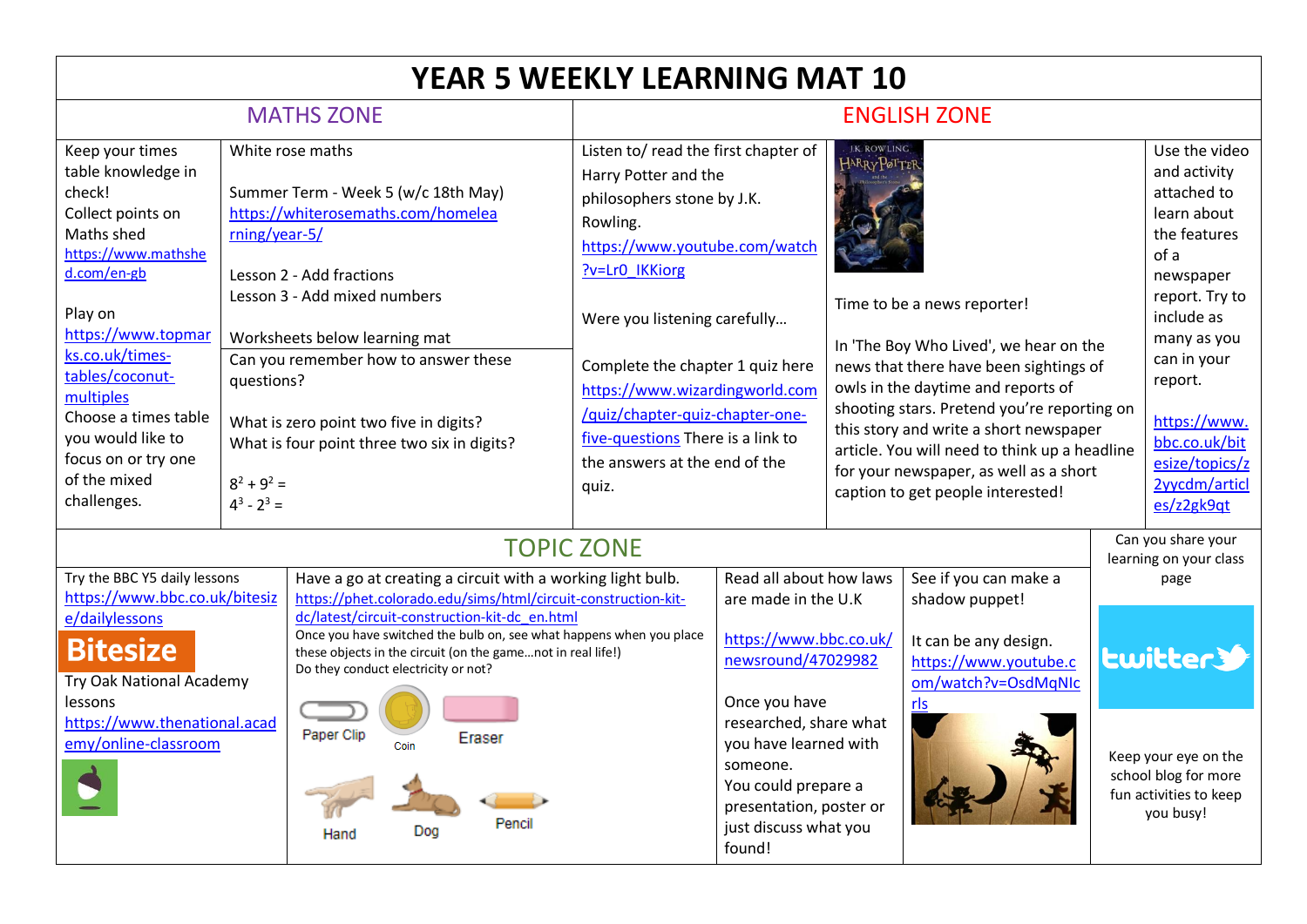## **Add fractions**

 $\blacksquare$ 



 $\mathbf{z}$ 

-31

Complete the additions.

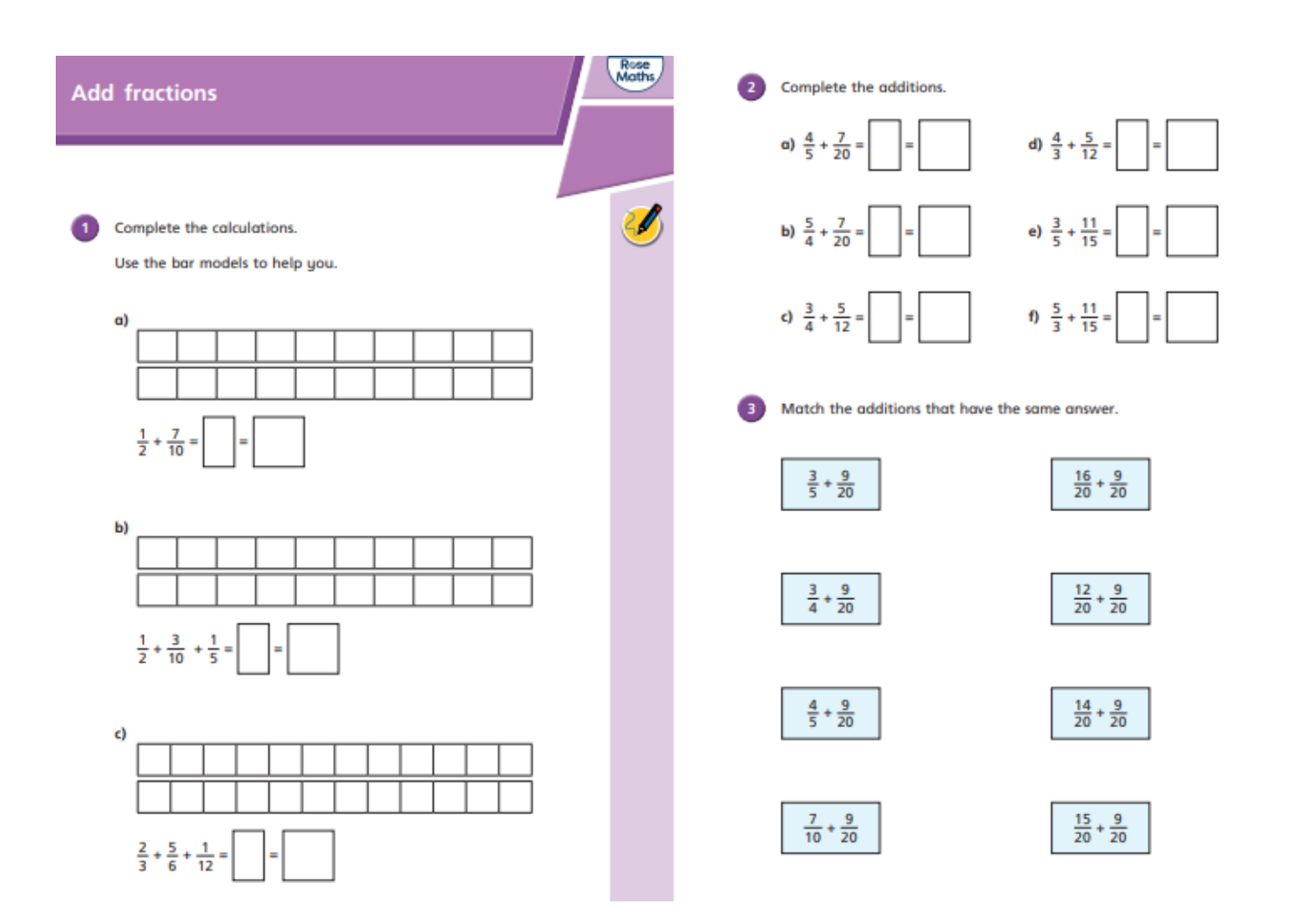

Dexter has some tins of food. There are four types of food: beans, sweetcorn, soup and tomatoes.

- . The total weight of all the tins is 2 kg.
- The tins of beans weigh  $\frac{2}{3}$  kg.
- The tins of sweetcorn weigh  $\frac{5}{12}$  kg.
- The tins of soup weigh  $\frac{1}{4}$  kg.
- a) Work out the total weight of the tins of beans, sweetcorn and soup.



Complete the addition pyramids.









-5

What could the three missing numerators be?



Give three different possibilities.



b) How much do the tins of tomatoes weigh?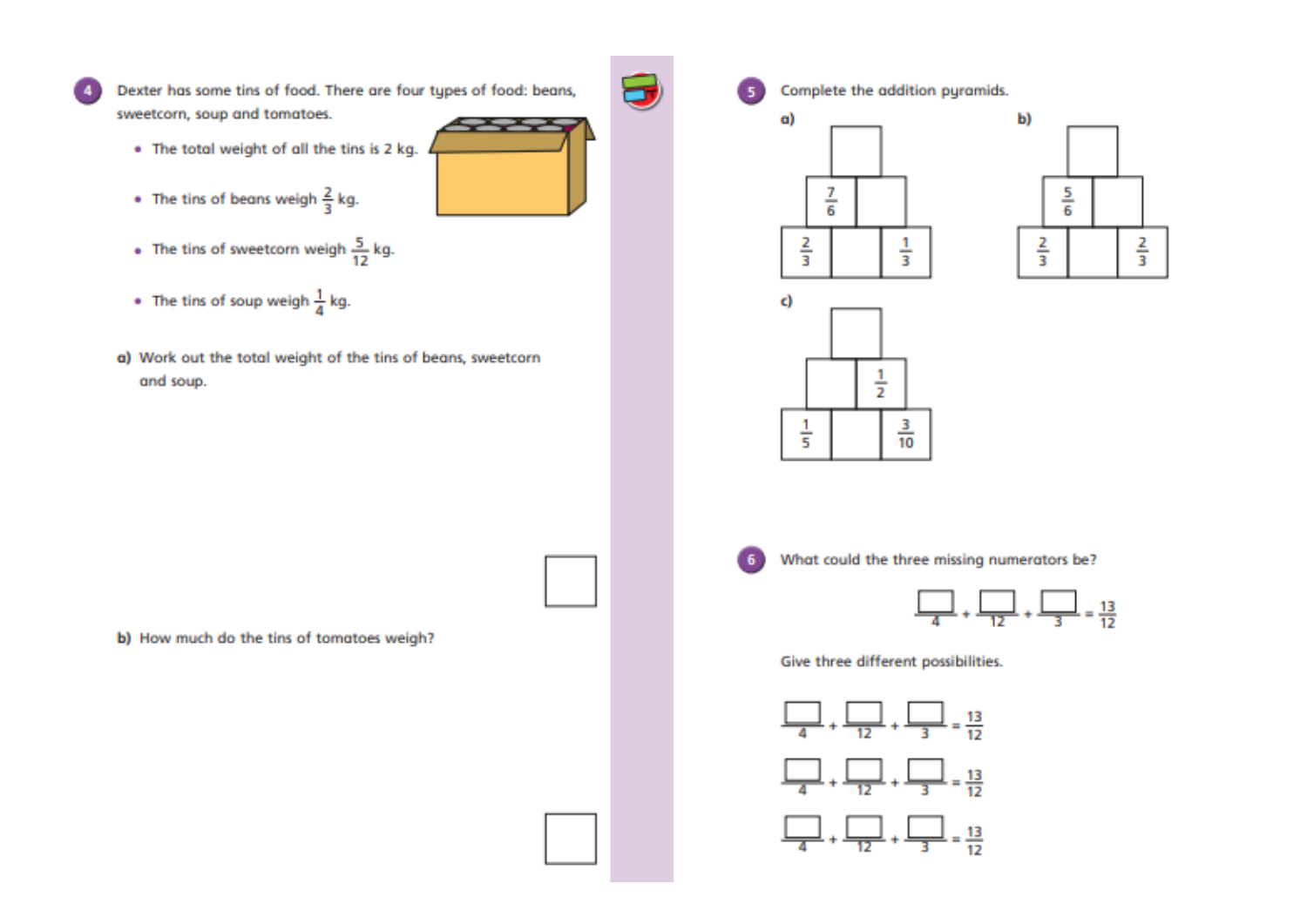